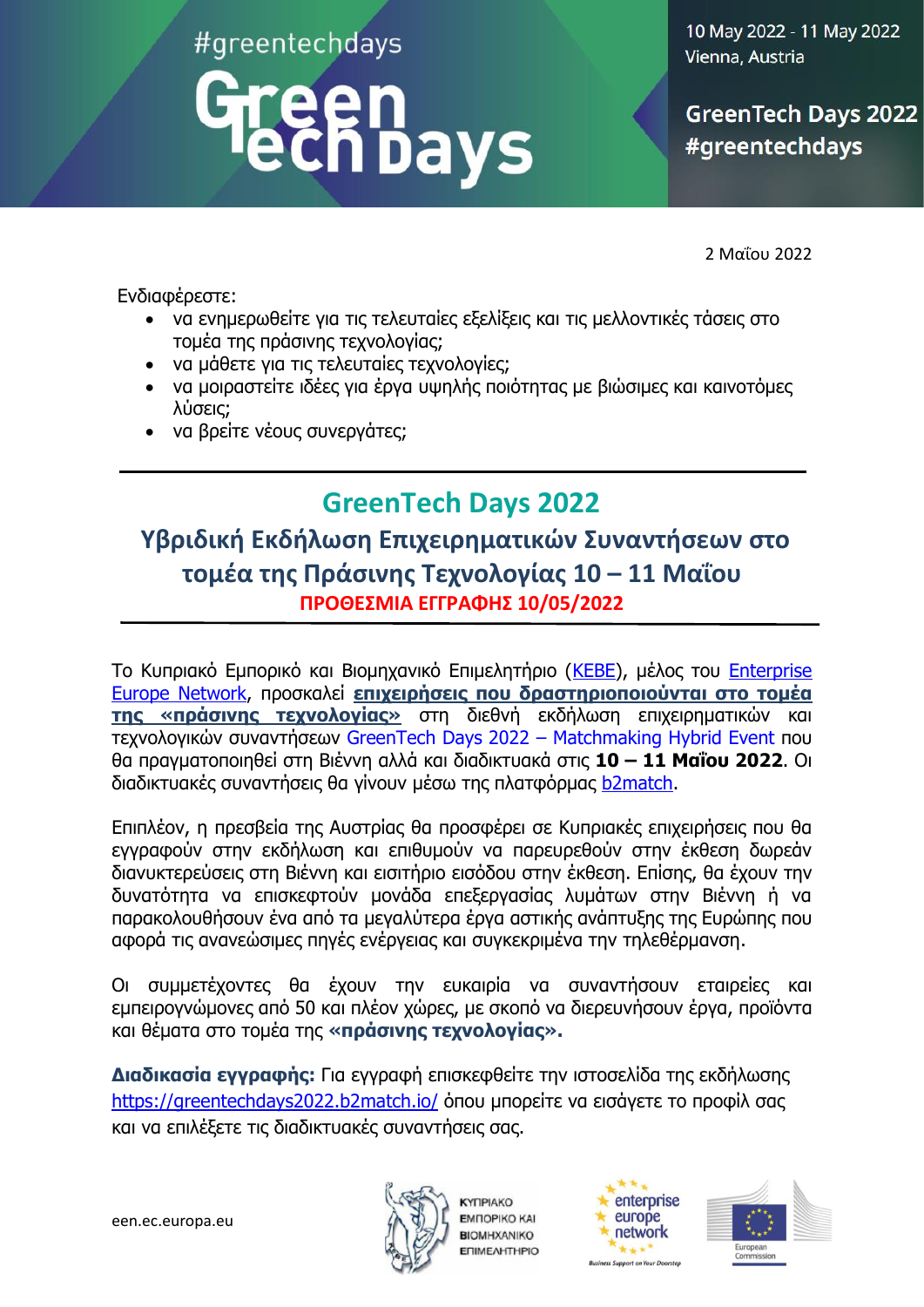#greentechdays

# ñbays

10 May 2022 - 11 May 2022 Vienna, Austria

**GreenTech Days 2022** #greentechdays

Σημειώνεται ότι οι συναντήσεις πραγματοποιούνται κατόπιν επιβεβαίωσης και από τα δύο ενδιαφερόμενα μέρη και γίνονται σε προκαθορισμένη εικονική αίθουσα και ώρα, σύμφωνα με τη διαθεσιμότητα των ενδιαφερομένων.

**Κόστος συμμετοχής:** Η συμμετοχή στις διαδικτυακές επιχειρηματικές συναντήσεις είναι δωρεάν.

## **Ακολουθεί το πρόγραμμα της εκδήλωσης.**

## **Περισσότερες πληροφορίες:**

Μαρία Κλόκκαρη, Λειτουργός, Τηλ. 22889769, E-mail: [m.klokkari@ccci.org.cy](mailto:m.klokkari@ccci.org.cy) Στάλω Δημοσθένους, Ανώτερη Λειτουργός, Τηλ: 22889752, E-mail: [stalo@ccci.org.cy](mailto:stalo@ccci.org.cy) 

Παραμένοντας στη διάθεσή σας.

Με εκτίμηση,

Μαρία Κλόκκαρη Λειτουργός ΚΕΒΕ Τμήμα Ευρωπαϊκών Θεμάτων και Προγραμμάτων Enterprise Europe Network – Cyprus



**KYFIPIAKO EMITOPIKO KAI BIOMHXANIKO ENIMEAHTHPIO** 



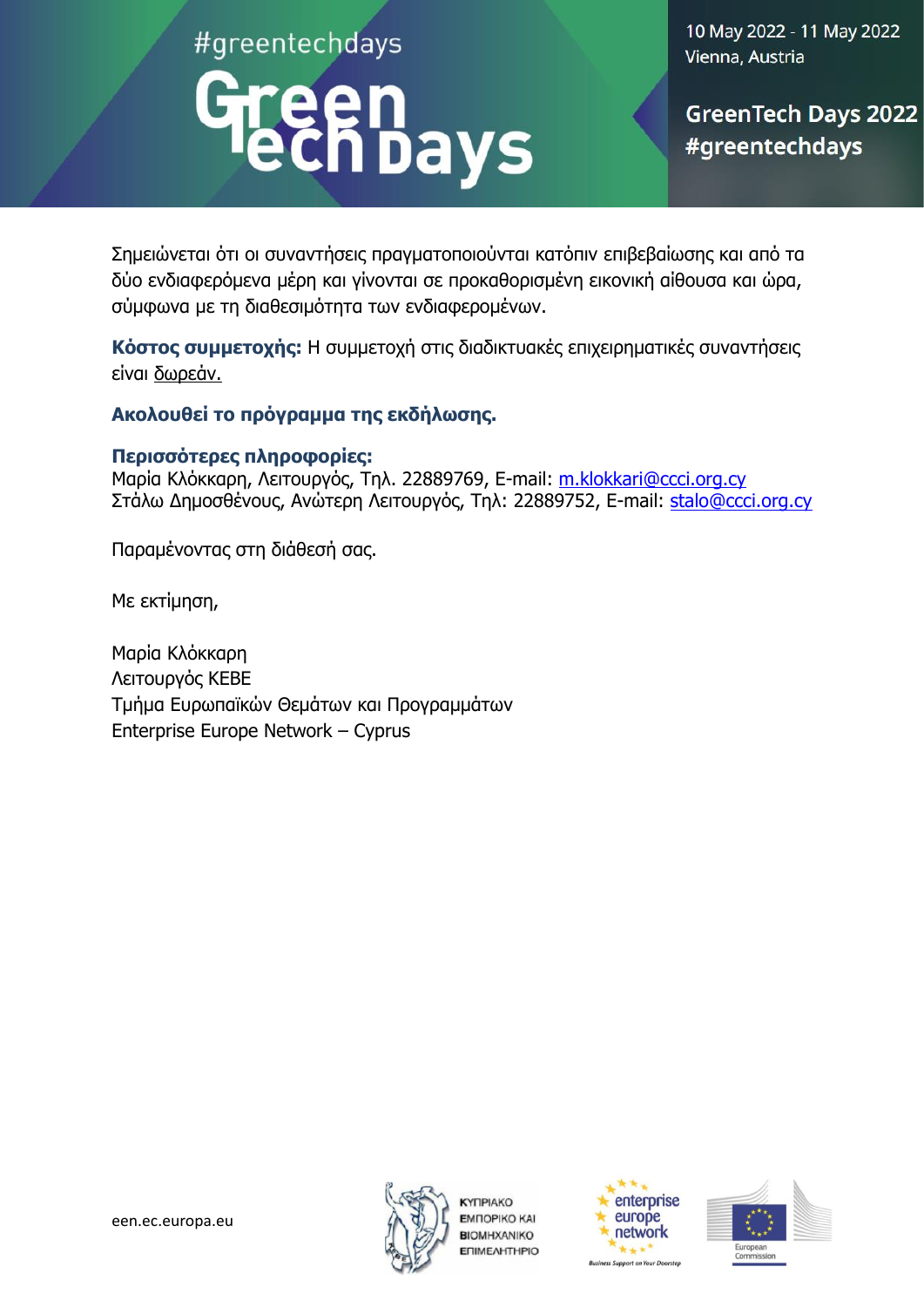

# AUSSEN **WIRTSCHAFT CONFERENCE**

## GREENTECH DAYS 2022

Tuesday, 10. May 2022 – Wednesday, 11. May 2022

## PROGRAM

Participation: on-site or virtual Last update: 05.04.2022 | Subject to changes Location: Austrian Federal Economic Chamber, Vienna, Wiedner Hauptstrasse 63 Language: English

#### **TUESDAY, 10. MAY 2022**

| $9.00 - 9.05$ | <b>CONFERENCE START</b>                                                                                                                                              |  |  |
|---------------|----------------------------------------------------------------------------------------------------------------------------------------------------------------------|--|--|
|               | Andreas Jäger<br>$\bullet$                                                                                                                                           |  |  |
| $9.05 - 9.15$ | <b>WELCOME REMARKS</b>                                                                                                                                               |  |  |
|               | Climate protection and sustainability are key issues of our times. How can Austrian<br>GreenTech companies successfully respond on these new challenges and demands? |  |  |
|               | Harald Mahrer, President, Austrian Federal Economic Chamber<br>$\bullet$                                                                                             |  |  |
| $9.15 - 9.30$ | <b>OPENING PLENARY SESSION</b>                                                                                                                                       |  |  |
|               | A welcome from the hosts of the event, highlighting the international role of the                                                                                    |  |  |
|               | Austrian GreenTech Industry.                                                                                                                                         |  |  |
|               | Mariana Kühnel, Deputy Secretary General of the Austrian Federal Economic<br>$\bullet$<br>Chamber                                                                    |  |  |







WKOA



gointernational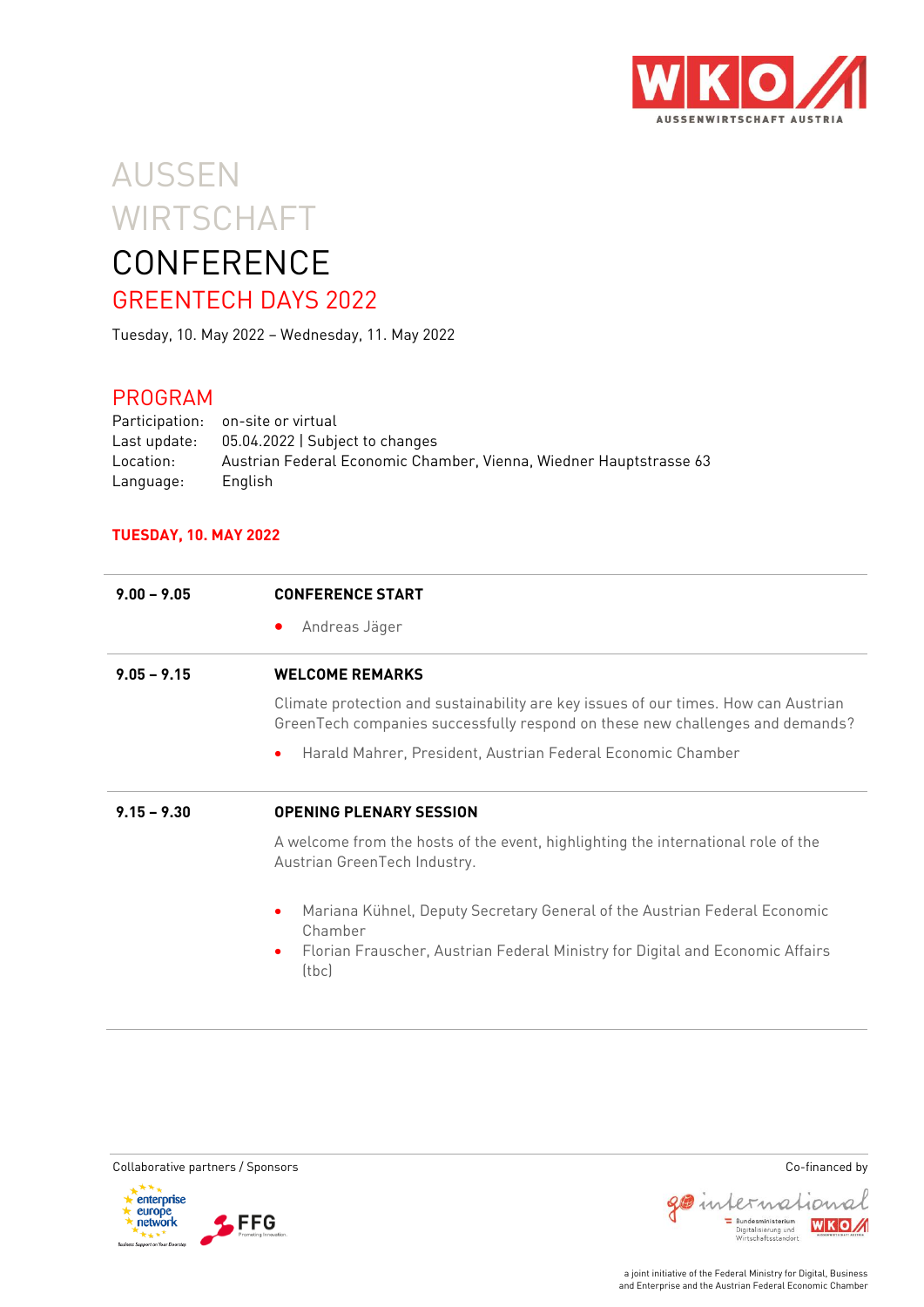

| $9.30 - 09.50$  | <b>KEYNOTE</b>                                                                                                                                                                  |
|-----------------|---------------------------------------------------------------------------------------------------------------------------------------------------------------------------------|
|                 | What is the role of Green Technologies in the economic order of the 21st century -<br>which trends, opportunities and challenges await the sector?                              |
|                 | Carlo Ratti, architect, city planner and engineer. Professor at the Massachusetts<br>Institute of Technology and Director of MIT Senseable City Lab                             |
| $09.50 - 10.20$ | <b>WINDOWS TO THE WORLD OF GREENTECH</b>                                                                                                                                        |
|                 | Join a stream newsflash, analysing and reflecting GreenTech trends from America,<br>Asia and Europe. What are the international challenges and opportunities for the<br>sector? |
|                 | Michael Otter, Director Advantage Austria<br>٠                                                                                                                                  |
|                 | Manila - Christina Stieber<br>٠<br>Beijing - Manuela Sandler<br>٠<br>Berlin - Michael Scherz<br>Los Angeles - Volker Ammann                                                     |
| $10.20 - 10.40$ | <b>GREENTECH MADE IN AUSTRIA - TRENDS, INTERNATIONALISATION AND EXPORT</b>                                                                                                      |
|                 | Why is Austria well known for GreenTech Solutions? What changes and trends can<br>be expected for the GreenTech sector?                                                         |
|                 | Jürgen Streitner, Director Department of Environmental and Energy Policy -<br>Austrian Federal Economic Chamber                                                                 |
|                 | Presentation of core statements of the study "Austrian Environmental Technology"<br>of the IWI - Industriewissenschaftliches Institut.                                          |
|                 | ٠                                                                                                                                                                               |
| $10.40 - 10.50$ | OUTLOOK OF UPCOMING MODULES AND SHORT WELCOME TO THE EVENT'S<br><b>PARTNERS</b>                                                                                                 |
|                 | The hosts and partners of the event provide an overview of their fields of activity and<br>and give an outlook of the following modules.                                        |
|                 | Iris Marlovits, Enterprise Europe Network (EEN)<br>٠<br>Bernhard Puttinger, GreenTech Cluster<br>٠<br>Dorian Wessely, CleanTech Cluster<br>٠<br>Tobias Waltjen, IBO<br>٠        |
| $10.50 - 11.15$ | <b>COFFEE BREAK</b>                                                                                                                                                             |
| $11.15 - 13.00$ | <b>PARALLEL SESSION</b>                                                                                                                                                         |





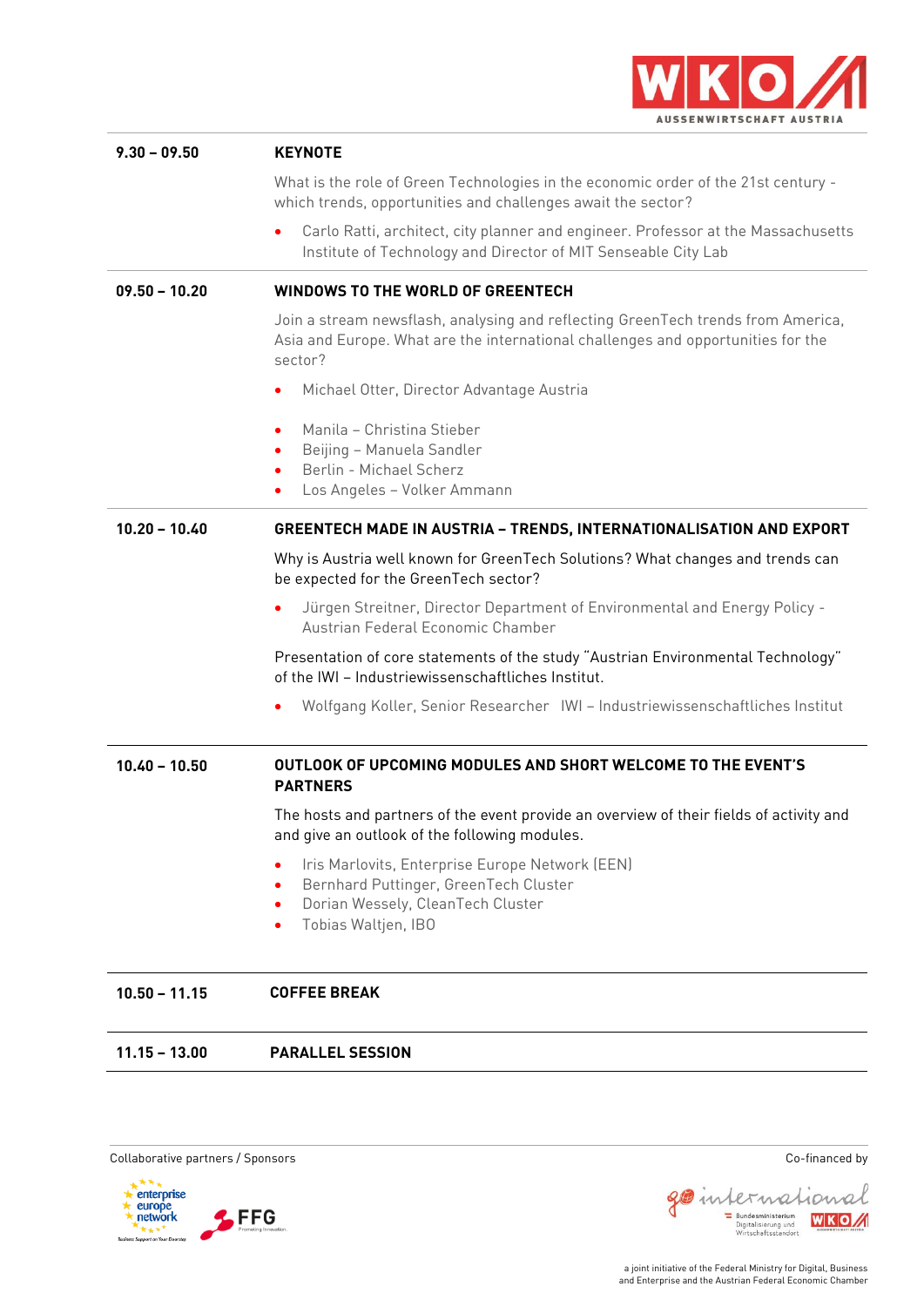

|                 | <b>ENVIRONMENT</b>                                                                                                | <b>ENERGY</b>                                                                                                                                                                                                                    | <b>EFFICIENCY/BUILDING</b>                                                                                                                                 |
|-----------------|-------------------------------------------------------------------------------------------------------------------|----------------------------------------------------------------------------------------------------------------------------------------------------------------------------------------------------------------------------------|------------------------------------------------------------------------------------------------------------------------------------------------------------|
|                 | hosted by<br>CleanTech Cluster<br>Julius Raab Saal                                                                | hosted by<br>GreenTechCluster<br>Oktogon - Rudolf Sallinger<br>Saal                                                                                                                                                              | hosted by IBO<br>Oktogon - Saal 1                                                                                                                          |
| $11.15 - 11.45$ | <b>Panel Disciussion</b><br>Sustainable Water<br>Management and Circular<br>Economy                               | <b>Panel Discussion</b><br>Challenges and strengths<br>in the Green Tech Valley -<br>Decarbonisation in the<br>Industry and energy<br>system                                                                                     | Workshop<br>New Materials for<br>Efficiency:<br><b>Building Integrated</b><br>Photovoltaic (BIPV) as a<br>new source of energy for<br>buildings and cities |
| $11.45 - 12.30$ | Austrian Fields of<br>Innovation<br><b>Company Presentations</b><br>and $Q\&A$                                    | <b>Austrian Fields of</b><br>Innovation<br><b>Company Presentations</b><br>and $Q\&A$                                                                                                                                            | <b>Austrian Fields of</b><br>Innovation<br><b>Company Presentations</b><br>$and$ $0&$ $A$                                                                  |
| $12.30 - 13.00$ | Clusterpartner - Interview<br>and Outlook<br>Presentation of Platform<br>for Green Transformation<br>& Bioeconomy | <b>Startup Session Energy</b><br>and Climate Solutions<br>Presentation of the Green<br><b>Tech Startup Landscape</b><br>through Green Tech<br>Cluster and Glacier. The<br>Startup ecosystem and<br>examples are made<br>visible. | "Why do refurbished<br>buildings need good<br>company?"<br><b>IBO and BauZ Conference</b><br>- Presentation and<br>Outlook                                 |

**13.00 – 14.00 LUNCH BREAK**

| $14.00 - 15.30$ | <b>BREAKOUT SESSION</b>                                                             |                                                            |  |
|-----------------|-------------------------------------------------------------------------------------|------------------------------------------------------------|--|
|                 | The advancement of the energy system and the role of hydrogen hosted by WIVA<br>P&G |                                                            |  |
|                 | Oktogon - Saal 1                                                                    |                                                            |  |
| $15.30 - 16.30$ | <b>BREAKOUT SESSION</b>                                                             |                                                            |  |
|                 | Al and Energy Transition hosted by Al Austria                                       |                                                            |  |
|                 | Oktogon - Saal 1                                                                    |                                                            |  |
| $14.00 - 17.00$ | <b>EXHIBITION</b>                                                                   | <b>B2B MEETINGS</b>                                        |  |
|                 | online exhibition by Austrian companies                                             | B2B meetings - prebooked meetings /<br>on-site and virtual |  |

Collaborative partners / Sponsors Co-financed by



WKOA

Bundesministerium<br>Digitalisierung und<br>Wirtschaftsstandort